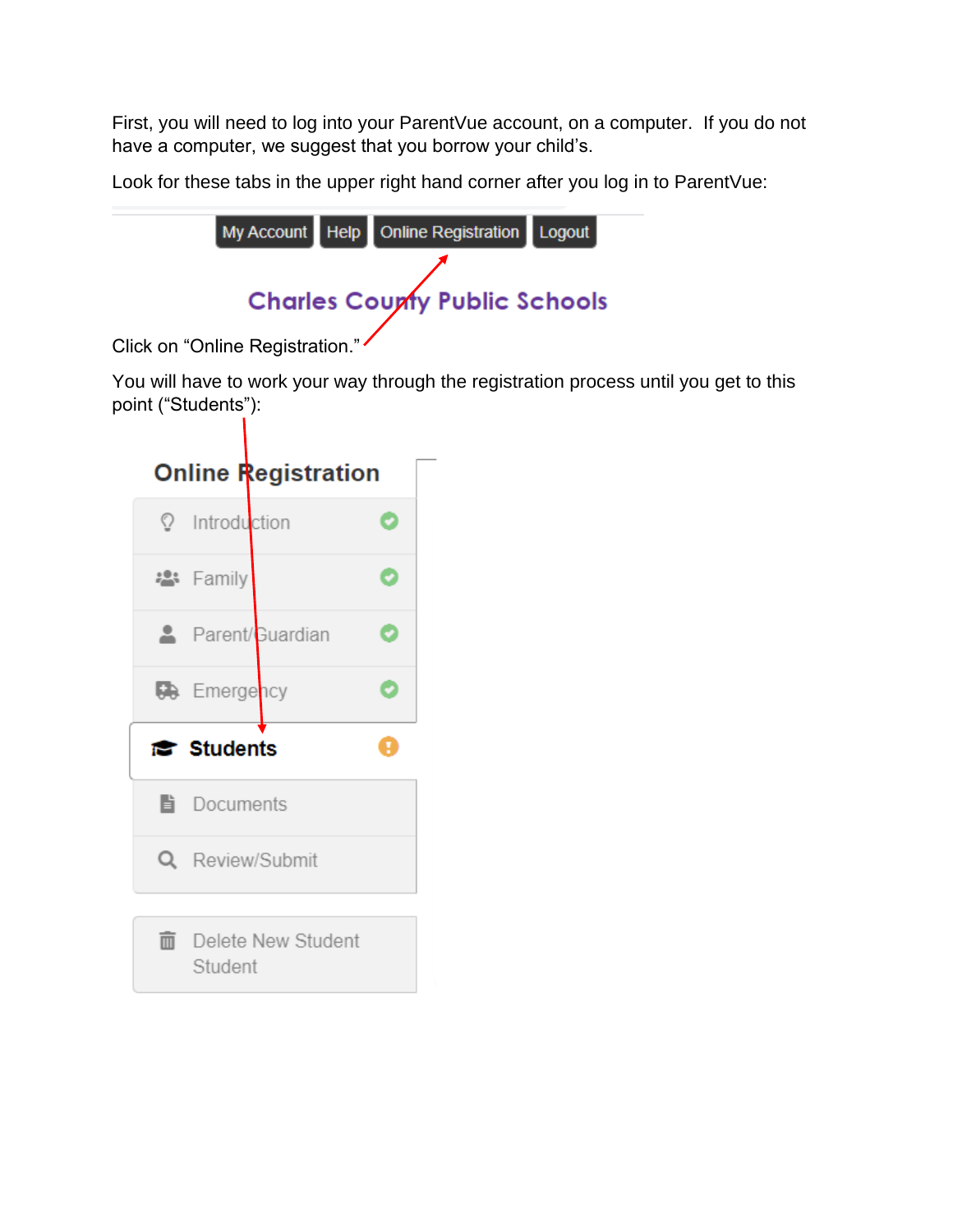You will see a dropdown menu in the center of the screen that allows you three options.



You will click the arrow and choose "I am submitting 5<sup>th</sup> or 8<sup>th</sup> grade domicile proofs." Then "Save and Continue."

Continue to work through the form, answering the questions and using "Save and Continue." When you get to "Documents," you will now be asked to upload your proofs of domicile. These uploads can be PDF scans or photographs saved on your computer:

| O<br>B₿.<br>Emergency<br>Proof 1 from<br>O<br>Students<br>倉 | Upload<br><b>Upload Domicile</b>                 |
|-------------------------------------------------------------|--------------------------------------------------|
|                                                             |                                                  |
|                                                             | Category 1*                                      |
| B<br><b>Documents</b>                                       |                                                  |
| Q<br>Review/Submit                                          | Proof of Domicile Category 2                     |
| 而<br>Delete New Student<br>Category 2*<br>Student           | Upload<br><b>Upload Domicile</b><br>Proof 1 from |

Here are the Categories:

*If it is not on the list below, you cannot use it.*

## **Category 1**

• Deed